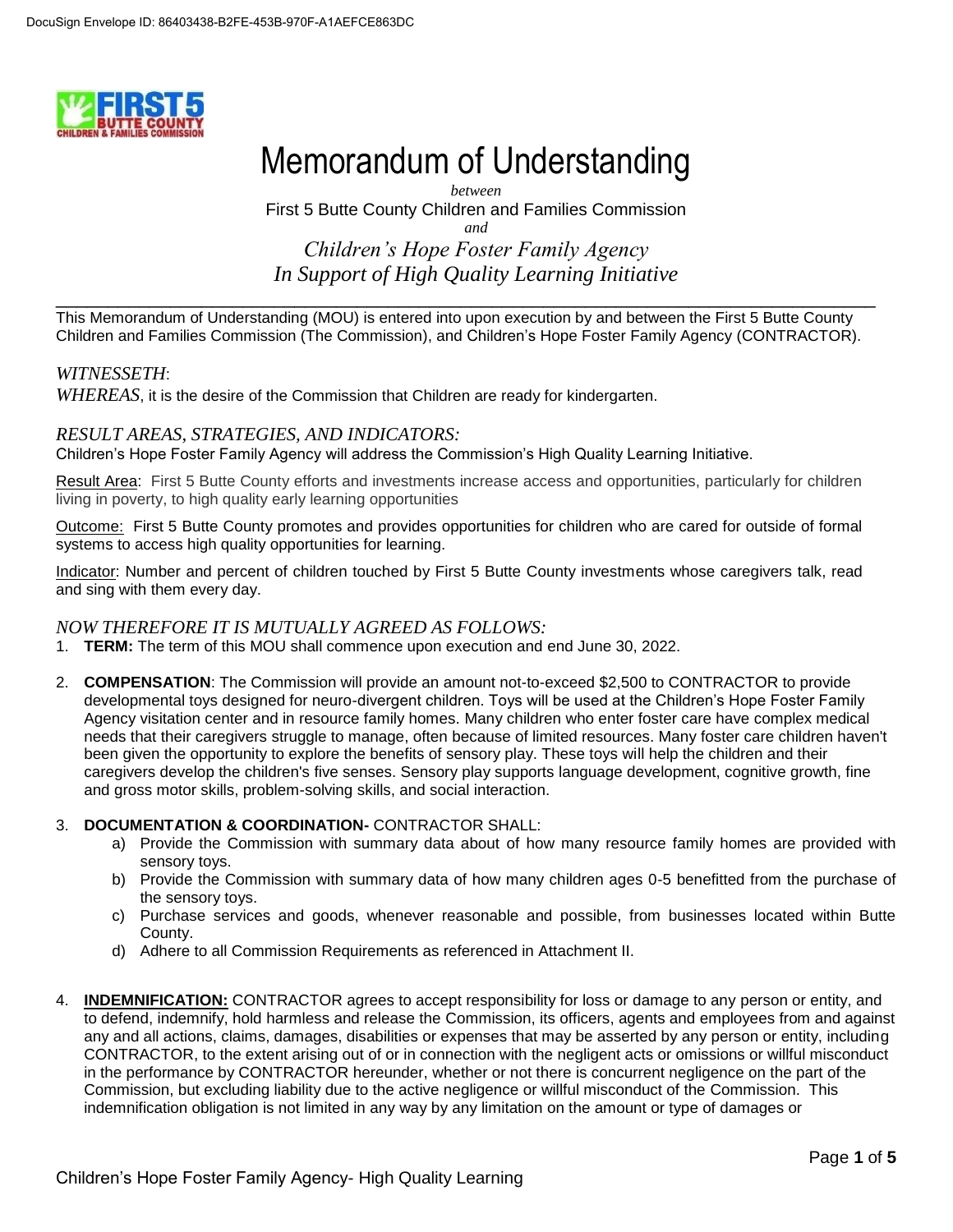compensation payable to or for CONTRACTOR or its agents under worker's compensation acts, disability benefit acts, or other employee benefits acts.

5. **INDEPENDENT CONTRACTOR:** CONTRACTOR is an independent contractor, working under their own supervision and direction and is not a representative or employee of the Commission. CONTRACTOR agrees to file tax returns and pay all applicable taxes on Agreements paid pursuant to this Agreement.

#### 6. **INSURANCE:**

Without limiting CONTRACTOR indemnification, CONTRACTOR shall procure and maintain for the duration of this MOU, insurance against claims for injuries to persons or damages to property that may arise from, or be in connection with the performance of the work hereunder by CONTRACTOR, and CONTRACTOR agents, representatives, employees, and subcontractors. At the very least, CONTRACTOR shall maintain the insurance coverage, limits of coverage and other insurance requirements as described in Attachment I, Standard Insurance Requirements, which by reference is made part of this MOU. Certificates evidencing the maintenance of CONTRACTOR'S insurance coverage shall be filed with the Commission

7. **ALTERATION OF TERMS:** The body of this MOU fully expresses all understandings of the parties concerning all matters covered and shall constitute the total MOU. No addition to, or alteration of, the terms of this MOU whether by written or verbal understanding of the parties, their officers, agents, or employees shall be valid unless made in the form of written amendment to this MOU which is formally approved and executed by all parties.

Notice: All notices, claims, correspondence, reports and/or statements authorized or required by this MOU shall be addressed as follows:

Commission: Anna Bauer Director, First 5 Butte County 82 Table Mountain Blvd., Suite 40 Oroville, CA 95965 (530) 552-3884 abauer@buttecounty.net

Children's Hope Foster Family Agency:

Lyndi Wallace Director of Development P.O. Box 901 Gridley, CA 95948 (530) 846-4955 LWallace@Childrenshopeffa.org

- 8. **DISPUTE RESOLUTION**: Any disagreements that may occur shall be resolved at the lowest possible level within each agency with a cooperative spirit. The Commission and CONTRACTOR will designate individuals who are responsible to resolve issues in a timely fashion regarding this MOU. Should agreement not be reached between the Commission and CONTRACTOR after working through the process already prescribed, then the matter should go for discussion and consideration between the Directors of each agency.
- 9. **TERMINATION**: The Commission and CONTRACTOR each reserve the right to immediately terminate this MOU, notifying each other likewise in writing.

*IN WITNESS HEREOF*, the parties hereto have executed this MOU as of the day and year written above.

**First 5 Butte County Children's Hope Foster Family Agency**

| <b>Children &amp; Families Commission</b> |          |                                   |          |
|-------------------------------------------|----------|-----------------------------------|----------|
| — DocuSigned by:<br>anna Bauer            | 5/5/2022 | — DocuSigned by:<br>lyndi Wallace | 5/5/2022 |
| $-$ AB4ADEEC15034AF                       |          | <del>AE96897990D04FC</del>        |          |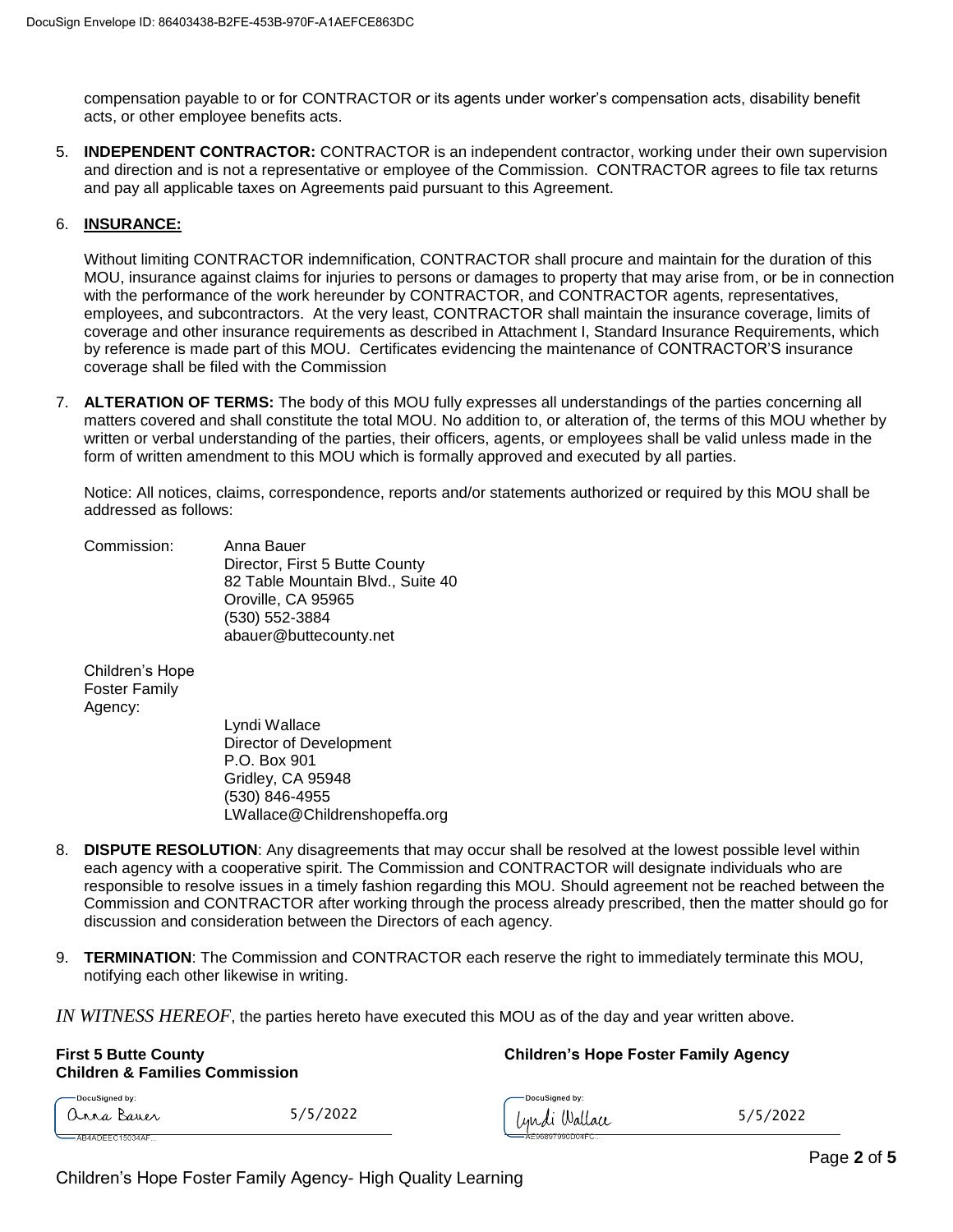# Anna Bauer, Director **Calculation Cate** Cate Lyndi Wallace, Director of Development Date ATTACHMENT I STANDARD INSURANCE REQUIREMENTS

**Contractor shall procure and maintain for the duration of this contract, insurance against claims for injuries to persons or damages to property that may arise from or be in connection with the performance of the work hereunder by Contractor, Contractor's agents, representatives, employees, and subcontractors. Before the commencement of work Contractor shall submit Certificates of Insurance and Endorsements evidencing that Contractor has obtained the following forms of coverage:**

#### **A. MINIMUM SCOPE AND LIMITS OF INSURANCE:** Coverage shall be at least as broad as:

- **1) Commercial General Liability (CGL):** Insurance Services Office (ISO) Form CG 00 01 covering CGL on an "occurrence" basis, including products and completed operations, property damage, bodily injury and personal & advertising injury with limits no less than **\$1,000,000** per occurrence. If a general aggregate limit applies, either the general aggregate limit shall apply separately to this project/location (ISO CG 25 03 or 25 04) or the general aggregate limit shall be twice the required occurrence limit.
- **2) Automobile Liability:** ISO's Commercial Automobile Liability coverage form CA 00 01.
	- 1. Commercial Automobile Liability: Covering any auto (Code 1) for corporate/business owned vehicles, or if Contractor has no owned autos, covering hired (Code 8) and non-owned autos (Code 9), with limits no less than **\$1,000,000** per accident for bodily injury and property damage.
	- 2. If no transportation services of any type are provided, and use of a motor vehicle is strictly limited to travel to and from work or work sites, evidence of Personal Auto Policy coverage with limits no less than **\$100,000** per person, **\$300,000** each accident, **\$50,000** property damage may be provided in lieu of Commercial Automobile Liability Insurance.
- **3) Workers' Compensation Insurance:** As required by the State of California, with Statutory Limits and Employer's Liability Insurance with limit of no less than **\$1,000,000** per accident for bodily injury and disease. *(Not required if Contractor provides written verification, he or she has no employees.)*

If Contractor maintains broader coverage and/or higher limits than the minimums shown above, the Commission requires and shall be entitled to the broader coverage and/or higher limits maintained by Contractor. Any available insurance proceeds in excess of the specified minimum limits of insurance and coverage shall be available to the Commission.

**B. OTHER INSURANCE PROVISIONS:** The insurance policies are to contain, or be endorsed to contain, the following provisions:

- **1)** The Commission, its officers, officials, employees, and volunteers are to be covered as additional insureds on the CGL policy with respect to liability arising out of work or operations performed by or on behalf of the Contractor, including materials, parts or equipment furnished in connection with such work or operations. General Liability coverage can be provided in the form of an endorsement to Contractor's insurance (at least as broad as ISO Form CG 20 10 11 85 or **both** CG 20 10, CG 20 26, CG 20 33, or CG 20 38 **and** CG 20 37 forms if later revisions used).
- **2)** For any claims related to this contract, Contractors insurance coverage shall be primary insurance coverage at least as broad as ISO Form CG 20 01 04 13 as respects the Commission, its officers, officials, employees, and volunteers. Any insurance or self-insurance maintained by the Commission, its officers, officials, employees, and volunteers shall be excess of Contractor's insurance and shall not contribute with it.
- **3)** Each insurance policy required above shall state that coverage shall not be canceled, except with notice to the Commission.

**C. WAIVER OF SUBROGATION:** Contractor hereby grants to Commission a waiver of any right to subrogation which any insurer of said Contractor may acquire against the Commission by virtue of the payment of any loss under such insurance. Contractor agrees to obtain any endorsement that may be necessary to affect this waiver of subrogation, but this provision applies regardless of whether or not the Commission has received a waiver of subrogation endorsement from the insurer.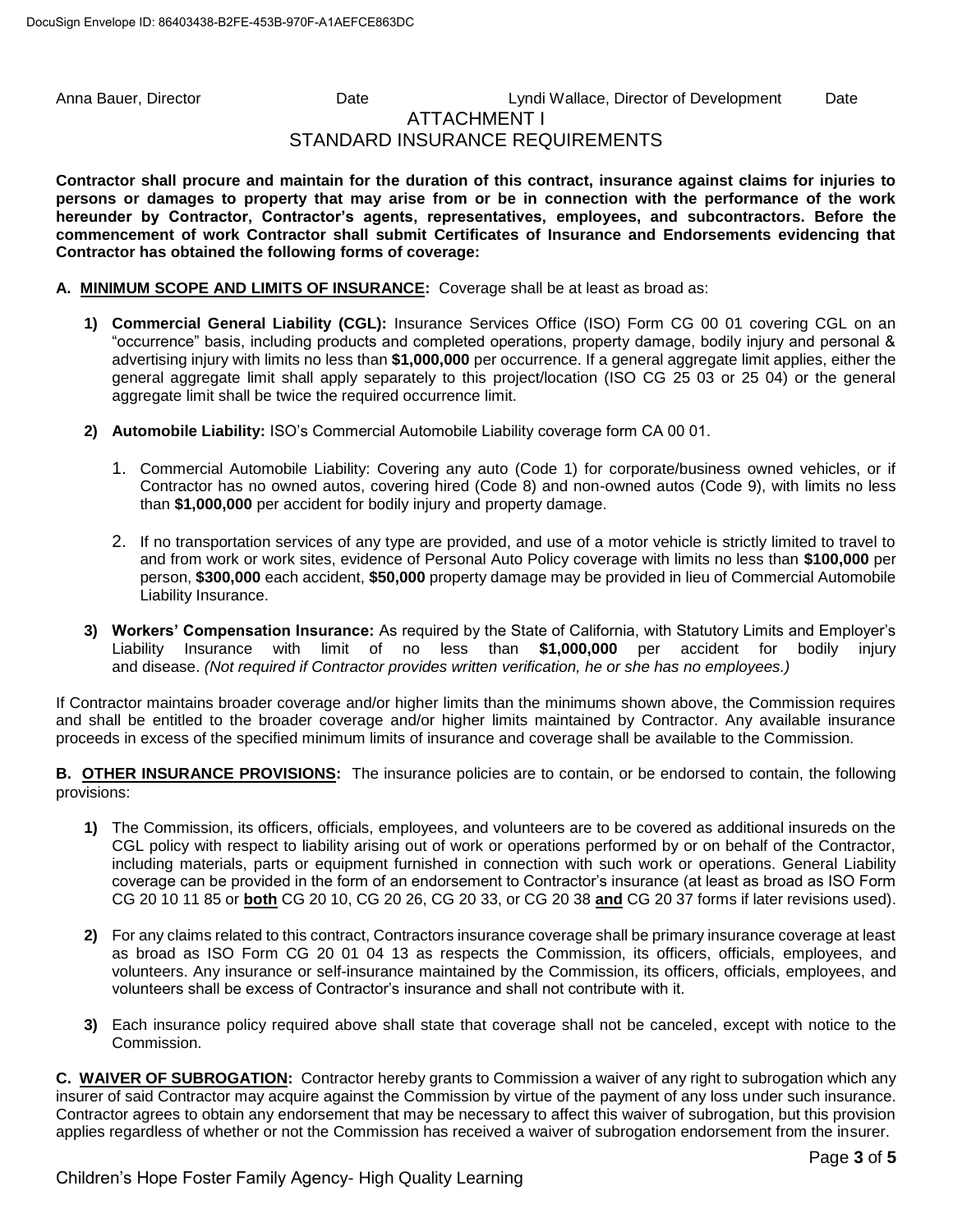The Workers' Compensation policy shall be endorsed with a waiver of subrogation in favor of the Commission for all work performed by the Contractor, its employees, agents, and subcontractors.

**D. SELF-INSURED RETENTIONS:** Self-insured retentions must be declared to and approved by the Commission. The Commission may require Contractor to purchase coverage with a lower retention or provide proof of ability to pay losses and related investigations, claim administration, and defense expenses within the retention. The policy language shall provide, or be endorsed to provide, that the self-insured retention may be satisfied by either the named insured or Commission.

**E. ACCEPTABILITY OF INSURERS:** Insurance is to be placed with insurers authorized to conduct business in the state with a current A.M. Best's rating of no less than A:VII, unless otherwise acceptable to the Commission.

**F. VERIFICATION OF COVERAGE:** Contractor shall furnish Commission with original certificates of insurance including all required amendatory endorsements (or copies of the applicable policy language affecting coverage required by this clause) and a copy of the Declarations and Endorsement Page of the CGL policy listing all policy endorsements before work begins. However, failure to obtain the required documents prior to the work beginning shall not waive the Contractor's obligation to provide them. The Commission reserves the right to require complete, certified copies of all required insurance policies, including endorsements required by these specifications, at any time.

**G. SPECIAL RISKS OR CIRCUMSTANCES:** Commission reserves the right to modify these requirements, including limits, based on the nature of the risk, prior experience, insurer, coverage, or other special circumstances.

**H. SUBCONTRACTORS:** Contractor shall include all subcontractors as insured under its policies or require all subcontractors to be insured under their own policies. If subcontractors are insured under their own policies, they shall be subject to all the requirements stated herein, including providing the Commission certificates of insurance and endorsements **before** beginning work under this contract.